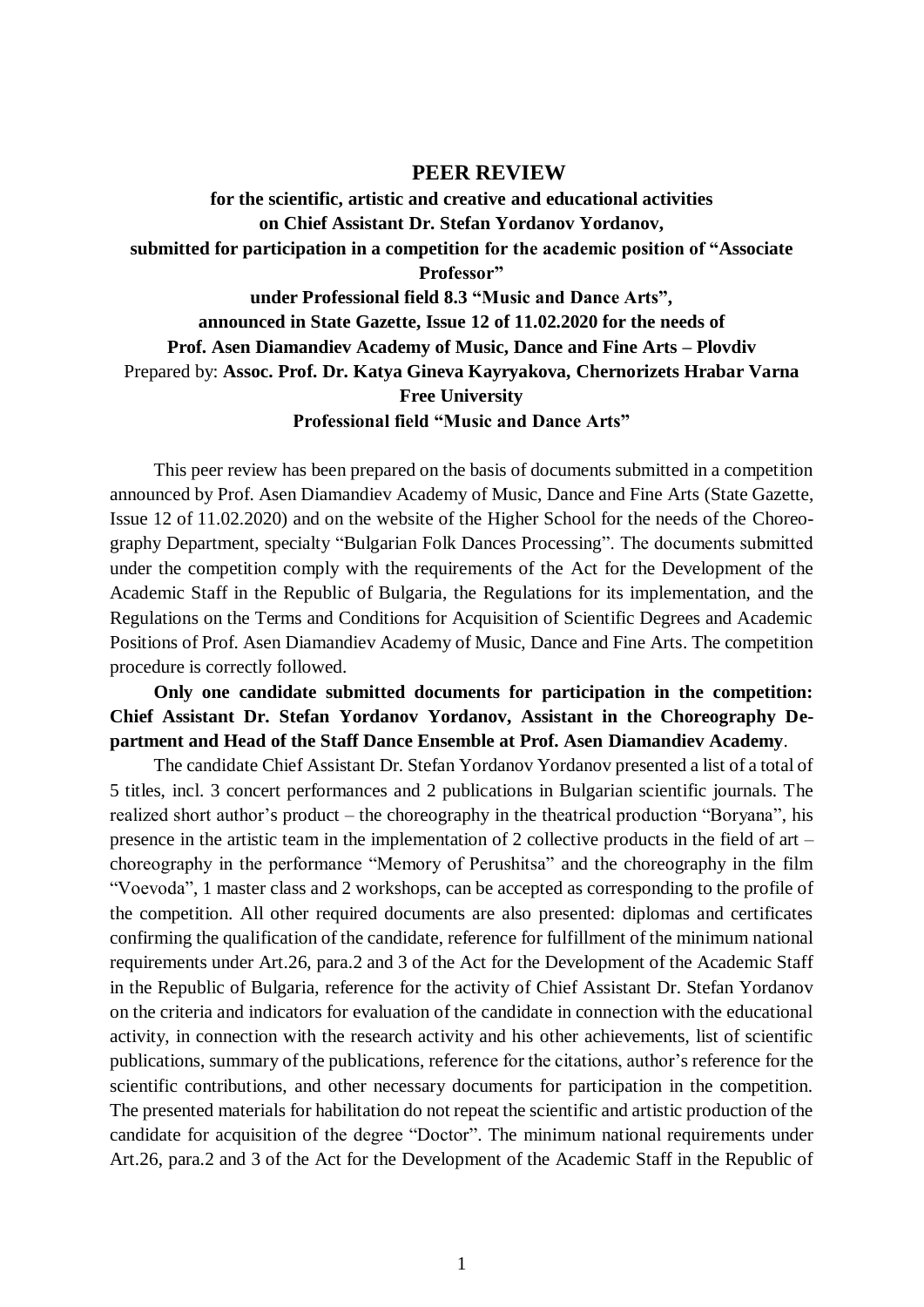Bulgaria have been met. In view of the above, I believe that all the prerequisites, as well as all the conditions for participation in this competition, are met.

The development of Chief Assistant Dr. Stefan Yordanov as a student at Prof. Asen Diamandiev Academy is connected with the dance folklore – 2007, Bachelor's degree in Choreography with a qualification degree BACHELOR CHOREOGRAPHER – TEACHER, and 2008, Master's degree with qualification degree MASTER CHOREOGRAPHER –DIRECTOR. The creative biography of the candidate is mostly related to his work as a choreographer and leader of the Academic Folklore Ensemble at the Academy. In 2016, Stefan Yordanov acquired the degree "Doctor of Choreography", and since 2017 he has been the Chief Assistant at the Choreography Department at the Academy. He teaches in the Choreography Department in the disciplines "Bulgarian Folk Dances Processing" and "Samples of Bulgarian Folk Choreography". He teaches classes in "Bulgarian Folk Dances" within the discipline "Physical Education" for various specialties of the Academy. Chief Assistant Dr. Yordanov successfully combines his teaching work at Prof. Asen Diamandiev Academy with active artistic activity not only in the Academy, but also in a number of amateur groups. The accumulated creative and expert experience is the basis for his presence as a member of the jury at various forums. His activity was evaluated with the awarding of high honors to the Staff Dance Ensemble headed by him at Prof. Asen Diamandiev Academy.

The candidate in the competition presents for habilitation artistic production – three concert performances, each showing a different creative approach, according to their content and theme. The author's works of the choreographer Stefan Yordanov fully correspond to the theme of each individual performance and this determines the created dances in a divertissement and active form. The basis of each of them is the Bulgarian dance folklore, transformed through the creative gaze of the choreographer.

**The concert-performance "Ten Years of Academic Folklore Ensemble at the Academy of Music, Dance and Fine Arts"** is an impressive production with its scale both in terms of performance and content. This fully corresponds to the seriousness and dignity of the occasion for the event, namely the celebration of the anniversary of the founding of the Ensemble. The program is arranged presenting the diversity and beauty of the Bulgarian music and dance folklore on stage transformed into works of different form and content. The good balance between vocal, instrumental, dance and ensemble performances is found, as well as the stylistic differences of the different ethnographic areas. **I would recommend looking for a relationship between the performers of the individual units – choir, orchestra, and dance group in the transitional moments between the individual performances. This creates a sense of integrity of the performance and enhances the suggestive power of the art product**.

**"Budna Perushtitsa"** is the second performance presented by the candidate. The combination of different types of arts – music, dance and theater with the skillfully intertwined modern technical possibilities of the stage present an exciting picture of the Bulgarian history – the April Uprising in Perushtitsa. The performance is composed of 11 scenes in which the choreographic activity of Chief Assistant Stefan Yordanov legitimizes itself in important moments of the overall drama.

**"Rhodope Wedding"** is the third concert-performance of the habilitation production of the candidate. The choreography shows the author's affinity for creating a large-scale stylistic